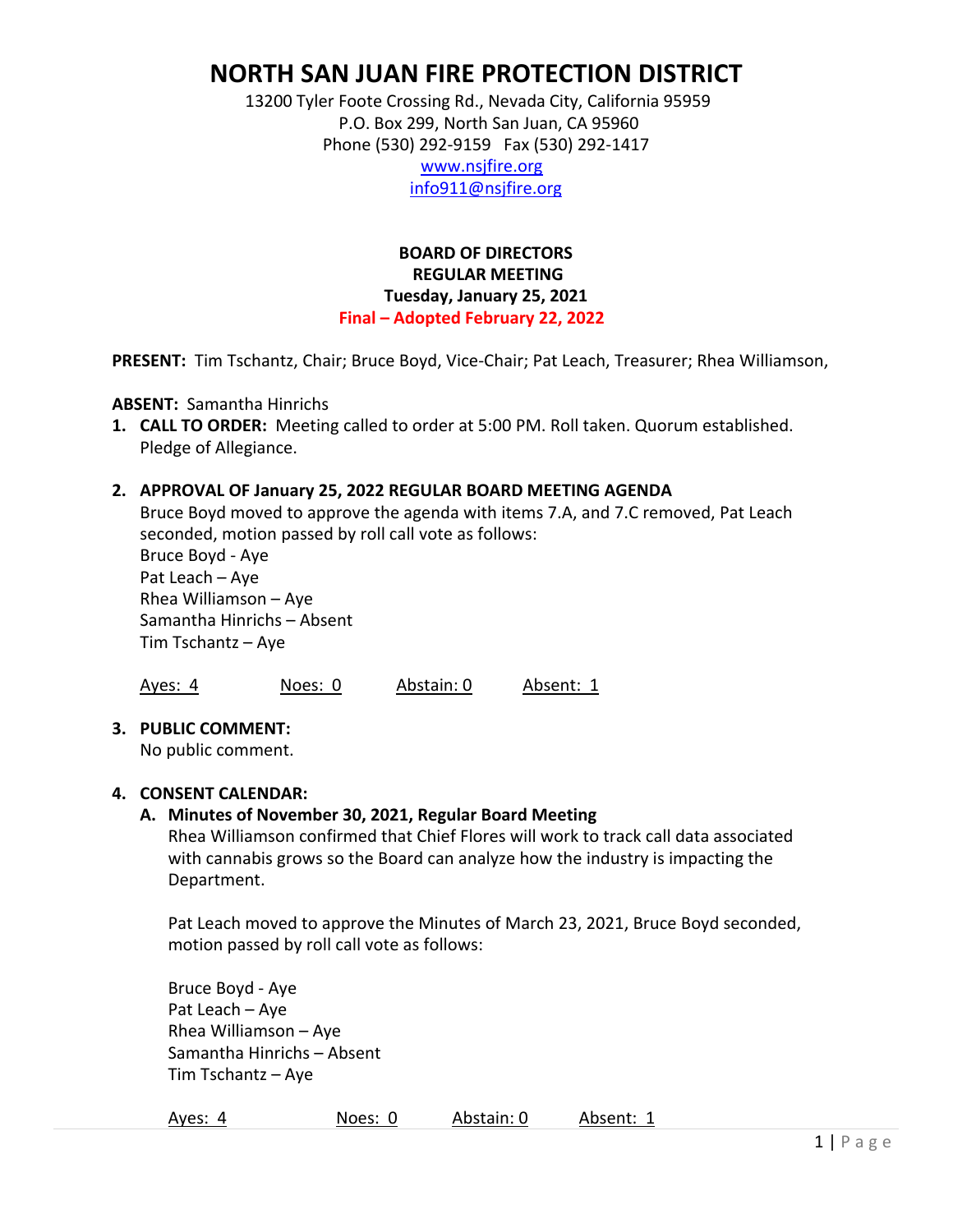## **B. Correspondence from IRS**

Bruce Boyd moved to approve the Correspondence from IRS, Tim Tschantz seconded, motion passed by roll call vote as follows:

Bruce Boyd ‐ Aye Pat Leach – Aye Rhea Williamson – Aye Samantha Hinrichs – Absent Tim Tschantz – Aye

| Ayes: 4 | Noes: 0 | Abstain: 0 | Absent: 1 |
|---------|---------|------------|-----------|
|---------|---------|------------|-----------|

### **5. ANNOUNCEMENTS:**

None

## **6. REPORTS**

# **A. Chief's Report – Chief Jason Flores**

## **i. November & December 2021 Statistics**

- Total Calls for 2021 was 415, which is a new record. Very appreciative of our hardworking firefighters.
- Out of District responses have increased to Camptonville. Chief Flores will be following up with Camptonville Volunteer Fire Department.
- Firefighters have been attending trainings with local fire departments. We have five firefighters taking Driver Operator training through Peardale. After successful completion of the class, this will mean more drivers licensed to operate E6168.
- Residents have been asking for assistance in control burns.
- Firefighters developed their Department Goals for 2022.
- Two new firefighters on the roster.
- Firefighters were given department belt buckles for their uniform.

## **ii. Grants Update**

- Shipment of the new SCBA's in mid to late March
- Chris Rainville coordinated a grant application for wireless extrication equipment. That application was submitted last week.

## **B. Treasurer's Report – Pat leach**

## **i. Financials‐ November & December 2021: Funds Summary, Disbursement Detail, Deposit Detail, Cal Card**

Bruce Boyd moved to approve the November and December 2021 Expenditures as presented, Rhea Williamson seconded, motion passed by unanimous vote as follows:

| Bruce Boyd - Aye           |         |            |           |
|----------------------------|---------|------------|-----------|
| Pat Leach - Aye            |         |            |           |
| Rhea Williamson $-$ Aye    |         |            |           |
| Samantha Hinrichs - Absent |         |            |           |
| Tim Tschantz - Aye         |         |            |           |
| Ayes: 4                    | Noes: 0 | Abstain: 0 | Absent: 1 |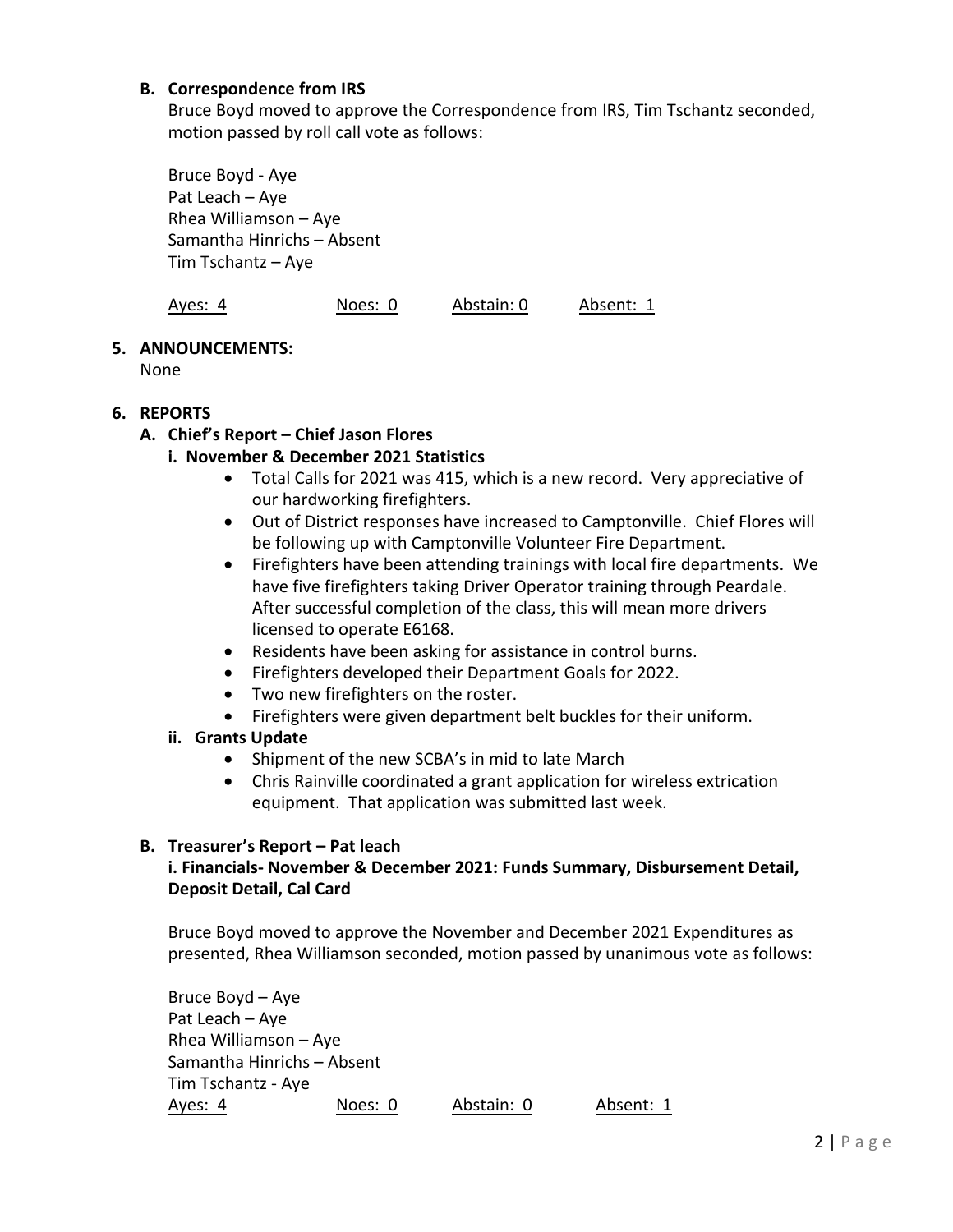# **ii. Year to Date Budget vs. Actuals FY 2021‐22**

Pat Leached presented the Year‐to‐Date Budget vs. Actuals for Fiscal Year 2021‐22. She reminded the Board that we will revisit the budget in May and make budget transfers if needed.

Bruce Boyd asked to confirm that we must maintain a 10% contingency in our budget. Pat Leach noted that she will ensure that is included in the budget when we revisit it in May.

Tim Tschantz asked if there is any interest in hiring an outside accountant to review our budget and financial process. Pat Leach suggested the Finance Committee discuss this idea further.

# **C. Firefighters Association Report – Chris Rainville**

- Met at the beginning of January, re-elected all current officers.
- $\bullet$  \$14,000 balance.
- Working on obtaining a non-profit status.
- Next Meeting is February  $16<sup>th</sup>$ .
- **D. Fire Safe Council /FireWise Coalition/Ridge FireWise Communities Report Pat Leach**  The Fire Safe Council anticipates that both the Access and Functional Needs contract and the South County Fuel Break contracts will be finalized and signed at the February Board of Supervisors meeting. The Council expects to complete 150 Access and Functional needs properties by the end of 2022, with another 600 homes through 2024. The director of the Council is currently writing grants to fund the Rim Fuel Break. Fire Safe Council crews have been working on storm clean up.

The FireWise Coalition will be meeting on Tuesday, February 1<sup>st</sup>.

Ridge FireWise Communities will be holding a Zoom meeting on Thursday, February 10<sup>th</sup>. CAL FIRE is working on clearing along Sages Road, it is a very nice example of effective clearing and forest health.

**E. NCFA Report – Pat Leach.** 

No meeting to report on.

## **7. OLD BUSINESS**

**A. Water Storage Committee Update‐ Bruce Boyd**  *This item was removed from the Agenda.* 

## **B. "Preparing for Large Fires" – Tim Tschantz**

Tim Tschantz would like to encourage residents outside of FireWise communities and develop a list of resources/contractors to help with brushing and burning. A discussion ensued on how best to suggest contractors and businesses without the Fire Department formally endorsing them. Pat Leach suggested we use the resource list the Fire Safe Council maintains and encourage our locals to join that list.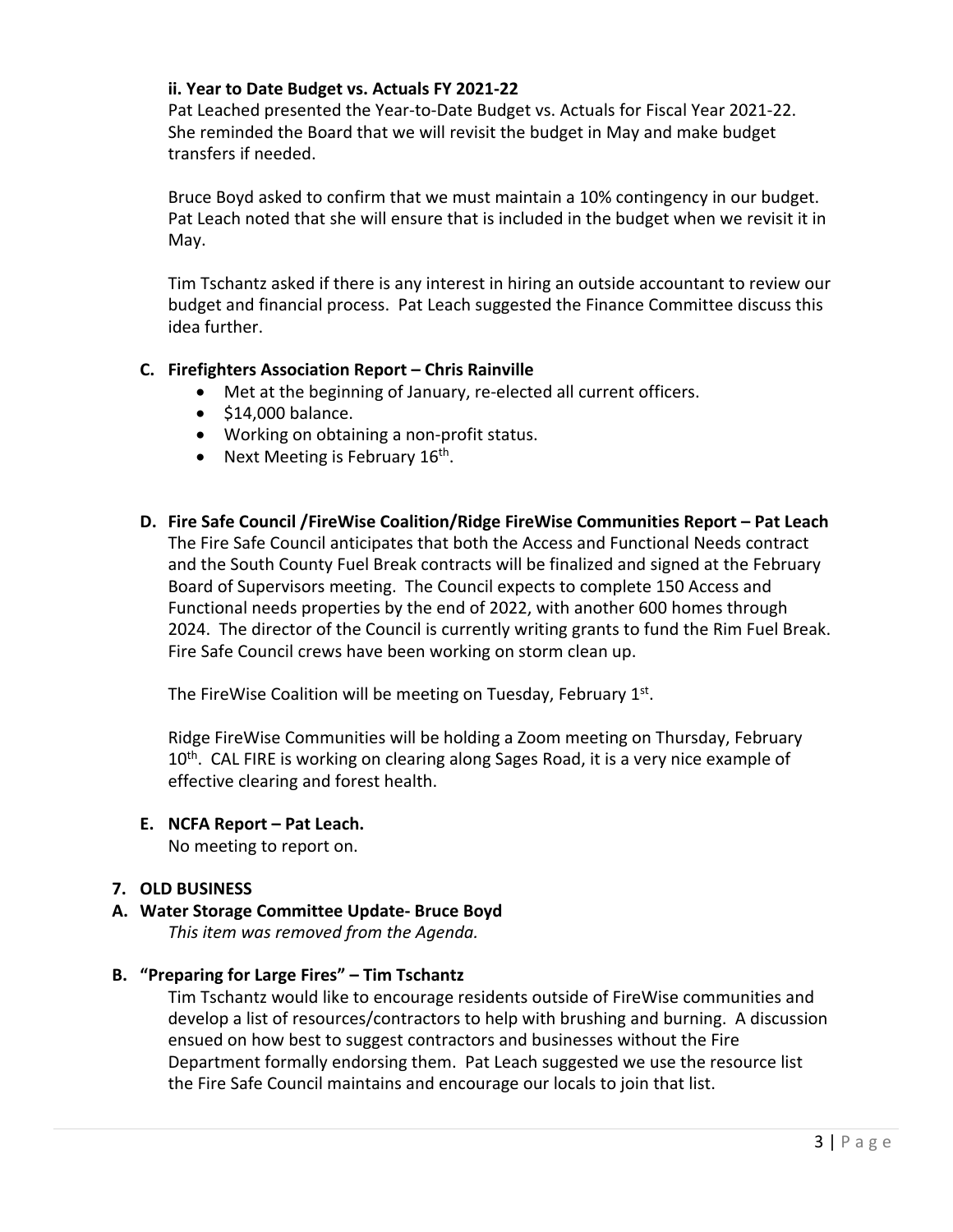Tim Tschantz would also like to develop outreach that educates residents to use fire appropriately, during the right time of year, to use fire for fire prevention. Pat Leach pointed out that there is a lot of relevant information for residents in the Wildfire Guide.

## **C. Landscaping at Station 3 – Pat Leach**

*This item was removed from the Agenda* 

## **D. Measure Q Rate Increase Discussion – Pat Leach**

Measure Q was passed in 2014 and the District has never raised the rate. Pat Leach asked the Board to consider increasing the rate. Bruce Boyd noted that if we do investigate a rate increase, we should first hold at least two public hearings to get feedback from our residents. Pat Leach suggested the Finance Committee prepare some examples of what a rate increase would equate to and present to the Board at the February Board meeting.

### **E. Newsletter Update – Rhea Williamson**

Rhea Williamson announced that the end of January deadline for the newsletter is not going to happen. Rhea is still waiting for some of the items she had requested, hoping to have a newsletter or an update at the February meeting.

Tim Tschantz asked if this is something we can hire out. Historically, the Newsletter is a community effort and it is a big endeavor.

### **8. NEW BUSINESS**

### **A. FY 2020‐21 Audit ‐ Pat Leach**

The Audit will be submitted to the State by January 31, 2021

Bruce Boyd moved to accept the Audit as presented, Rhea Williamson seconded, motion passed by roll call vote as follows:

Bruce Boyd – Aye Pat Leach – Aye Rhea Williamson – Aye Samantha Hinrichs – Absent Tim Tschantz ‐ Aye

Ayes: 4 Noes: 0 Abstain: 0 Absent: 1

## **B. Authorization to go to Bid for New Generator at Station 3 – Jason Flores**

Chief Flores presented the authorization to go to bid for a new generator at Station 3. According to the District's Purchasing Policy, the Board must first authorize the bid process to begin, then the Board will formally award the bid after all bids are considered. Bruce Boyd asked that the new generator be fueled by propane and not Diesel.

Rhea Williamson moved to authorize the Fire Chief to go to Bid for a new generator at Station 3, Tim Tschantz seconded, motion passed by roll call vote as follows: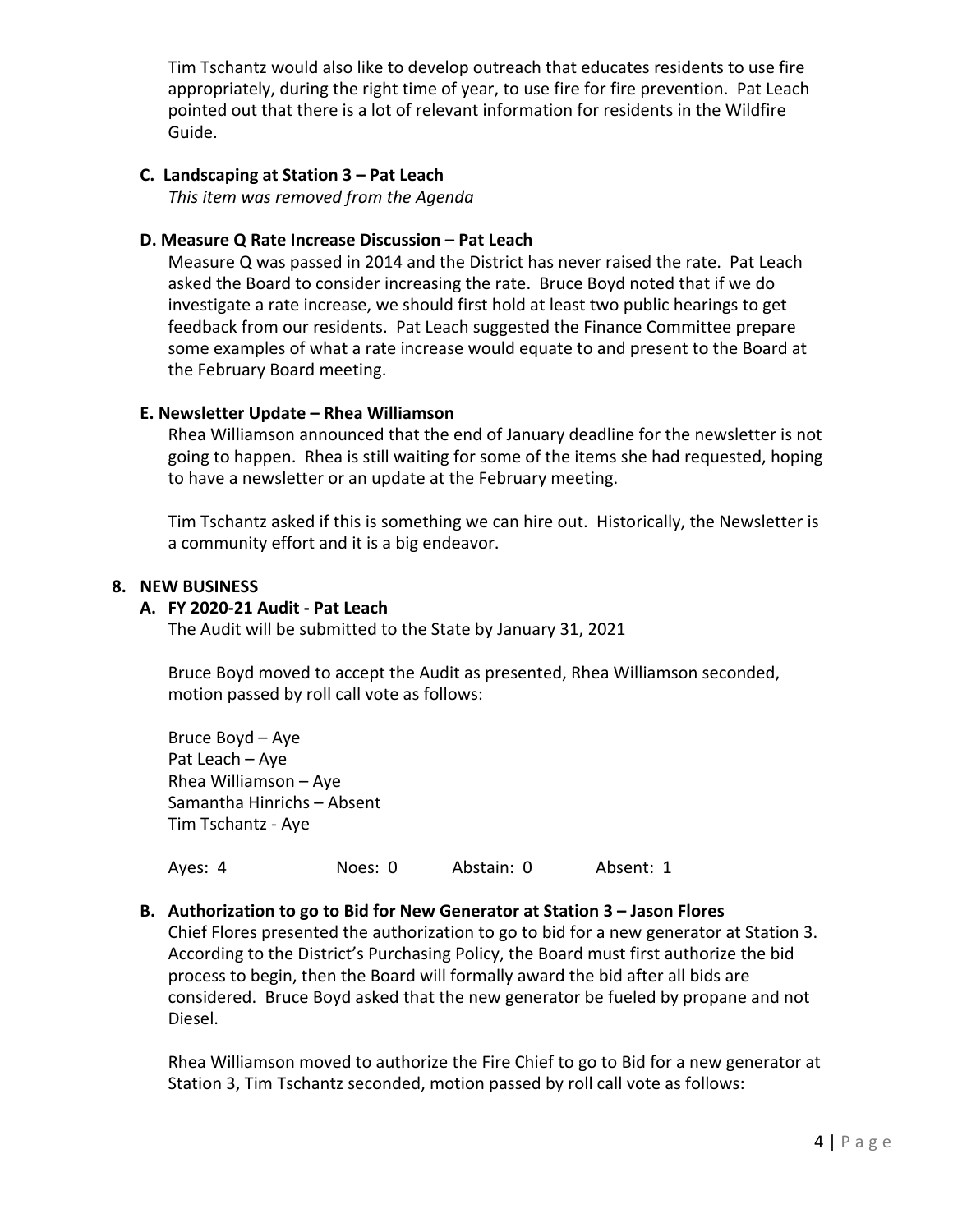Bruce Boyd – Aye Pat Leach – Aye Rhea Williamson – Aye Samantha Hinrichs – Absent Tim Tschantz ‐ Aye

Ayes: 4 Noes: 0 Abstain: 0 Absent: 1

**C. District Manager of Finance and Facilities Salary Increase – Tim Tschantz**  The District Manager of Finance and Facilities is currently at Step 3, \$22/hour, the Personnel Committee recommends she be moved to Step 4, \$23/hour retroactive to October 6, 2021.

Bruce Boyd moved to approve a step increase to \$23/hour for the District Manager of Finance and Facilities retroactive to October 6, 2021, Tim Tschantz seconded, motion passed by roll call vote as follows:

Bruce Boyd – Aye Pat Leach – Aye Rhea Williamson – Aye Samantha Hinrichs – Absent Tim Tschantz ‐ Aye

Ayes: 4 Noes: 0 Abstain: 0 Absent: 1

# **D. SCI Consulting Group Report – Pat Leach**

SCI Consulting Group works under contract for the District and annually prepares a report summarizing the District's two special taxes, methods of apportionment, and other related data as required by the Local Agency Special Tax and Bond Accountability Act. This is the report for Fiscal Year 2020‐21.

Bruce Boyd moved to accept the SCI Consulting Group Report, Tim Tschantz seconded, motion passed by roll call vote as follows:

Bruce Boyd – Aye Pat Leach – Aye Rhea Williamson – Aye Samantha Hinrichs – Absent Tim Tschantz ‐ Aye

#### Ayes: 4 Noes: 0 Abstain: 0 Absent: 1

- **E. Annual Board Organization Tim Tschantz** 
	- **i. Selection of Treasurer Pat Leach for one more year.**

 **ii. Appointment of those Authorized to Sign Warrant Requests –** All Board Members.

 **iii. Appointment of those Authorized to Sign Checks –** All Board Members.

 **iv. Finance Committee Membership –** Pat Leach and Rhea Williamson.

 **v. Personnel Committee Membership –** Bruce Boyd and Tim Tschantz.